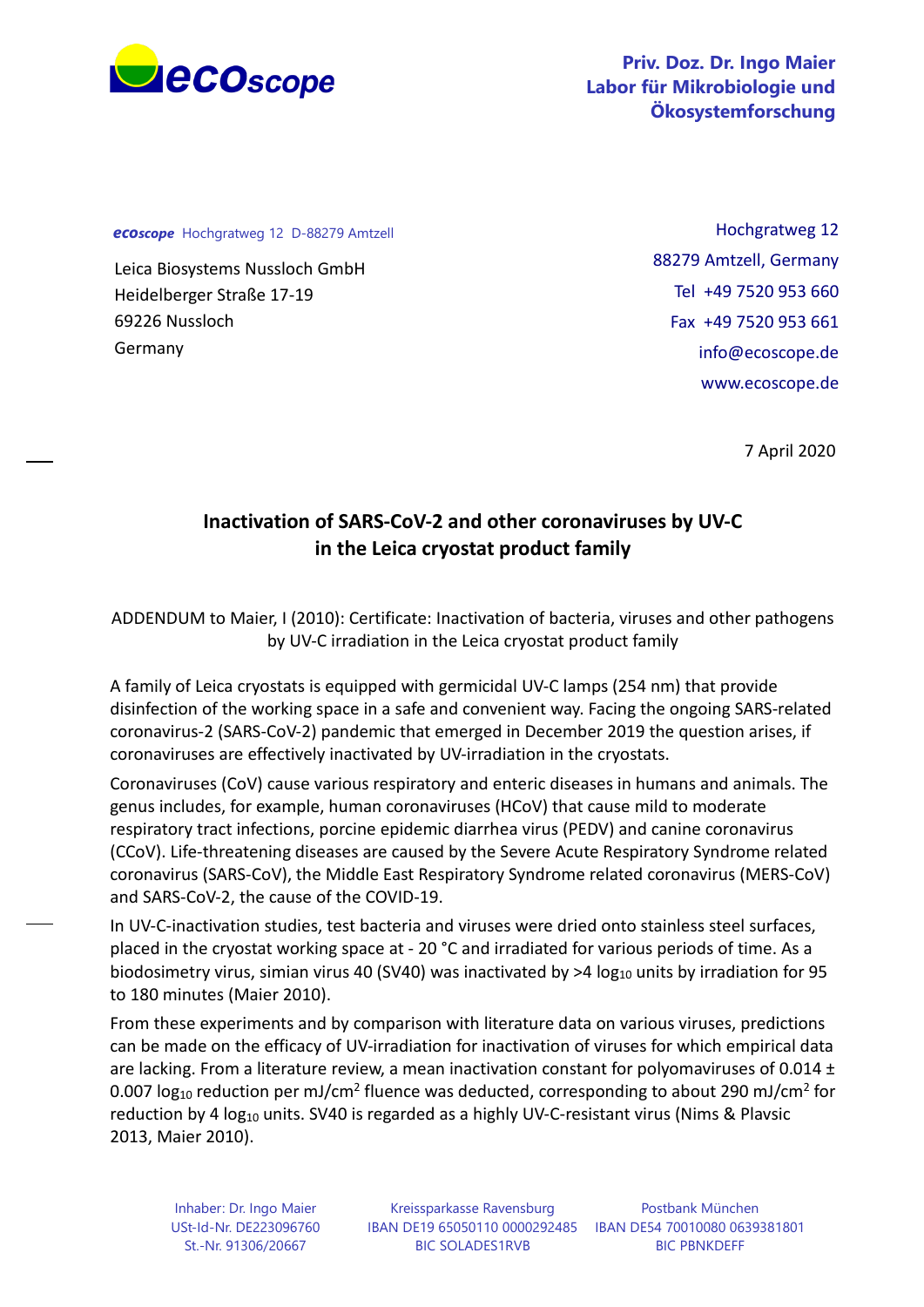

SARS-CoV, MERS-CoV, SARS-CoV-2 and other coronaviruses are large enveloped single-stranded RNA viruses with a genome size of about 30 kb (Lee 2015, Lu et al. 2020, Marra et al. 2003, Rota et al. 2003, van Boheemen et al. 2012). UV-C is absorbed by RNA and causes the photochemical dimerization of adjacent pyrimidines. As a consequence, viral nucleic acid transcription is inhibited (Tyrell et al. 2001, Douki et al. 2003). UV-C efficacy depends primarily on the target size and shielding by other UV-C absorbing material. It is to be expected that the coronaviruses mentioned above are similarly susceptible to UV-C radiation.

Data by Kariwa et al. (2006) showed inactivation of SARS-CoV by about 5  $log_{10}$  units after exposure to 120 mJ/cm2. In a THERAFLEX UV-Platelets pathogen inactivation system (Macopharma, Tourcoing, France) and spiked platelet concentrates, Eickmann et al. (2018, 2020) achieved inactivation of MERS-CoV by  $\geq$ 3.7 log<sub>10</sub> units TCID<sub>50</sub> with 150 mJ/cm<sup>2</sup> and SARS-CoV by ≥3.4 log<sub>10</sub> units TCID<sub>50</sub> with 200 mJ/cm<sup>2</sup>, respectively. Inactivated porcine transmissible gastroenteritis virus (TGEV) was obtained by a UV-C dose of 100 mJ/cm2 (Wang et al. 2018) and porcine epidemic diarrhea virus (PEDV) at 120 mJ cm2 (Gao Q et al. 2016). Bedell et al. (2016) showed MERS-CoV surface disinfection by >5 log<sub>10</sub> units using an automated whole-room UV-C irradiation system but gave no information of the UV-C dose applied. In thick preparations, higher doses are required: Darnell et al. 2004 reported inactivation of SARS-CoV by 5 log<sub>10</sub> units TCID<sub>50</sub> by about 1,4 J/cm<sup>2</sup> in tissue culture medium of 1 cm depth.

It conclusion, SARS-CoV-2, SARS-CoV and MERS-CoV are regarded as less resistant to UV-C radiation than SV40, the reference virus. It can thus be safely assumed that irradiation in the cryostat for three hours (CM1850UV/CM1860UV/CM1950) and four hours (CM1900UV), respectively, reduces coronavirus contamination by at least 4  $log<sub>10</sub>$  units.

However, virus inactivation is restricted to directly irradiated areas and virus particles not shielded by other material. Therefore, UV-C irradiation cannot replace regular chemical disinfection of the cryostat chamber.

Darnell MER et al 2004. Inactivation of the coronavirus that induces severe acute respiratory syndrome, SARS-CoV. J Virol Methods 121(1): 85-91

Douki T et al 2003. Inter-strand photoproducts are produced in high yield within A-DNA exposed to UVC radiation. Nucleic Acids Res 31(12): 3134-3142

Eickmann M et al 2018. Inactivation of Ebola virus and Middle East respiratory syndrome coronavirus in platelet concentrates and plasma by ultraviolet C light and methylene blue plus visible light, respectively. Transfusion 58(9): 2202-7

Eickmann M et al. 2020. Inactivation of three emerging viruses - severe actue respiratory syndrome coronavirus, Crimean-Congo haemorrhagic fever virus and Nipah virus - in platelet concentrates by ultraviolet C light and in plasma by methylene blue plus visible light. Vox Sanguinis , doi10.1111/vox.12888

Kariwa H et al 2006. Inactivation of SARS coronavirus by means of povidone-iodine, physical conditions and chemical reagents. Dermatology 212 Suppl 1, 119-123

Lee C 2015. Porcine epidemic diarrhea virus: An emerging and re-emerging epizootic swine virus. Virol J 12, 193 Lu R et al 2020. Genomic characterization and epidemiology of 2019 novel coronavirus: Implications for virus origins and receptor binding. Lancet 395(10224): 565-574.

Maier I 2010. Certificate: Inactivation of bacteria, viruses and other pathogens by UV-C irradiation in the Leica cryostat product family. ecoscope, Amtzell, 21 p.

Marra MA et al. 2003. The genome sequence of the SARS-associated coronavirus. Science 300(5624): 1399-1404 Nims RW, Plavsic M 2013. Polyomavirus inactivation - A review. Biologicals 41(2): 63-70

Bedell K et al 2016. Efficacy of an automated multiple emitter whole-room ultraviolet-C disinfection system against coronaviruses MHV and MERS-CoV. Infect Control Hosp Epidemiol 37(5); 598-599